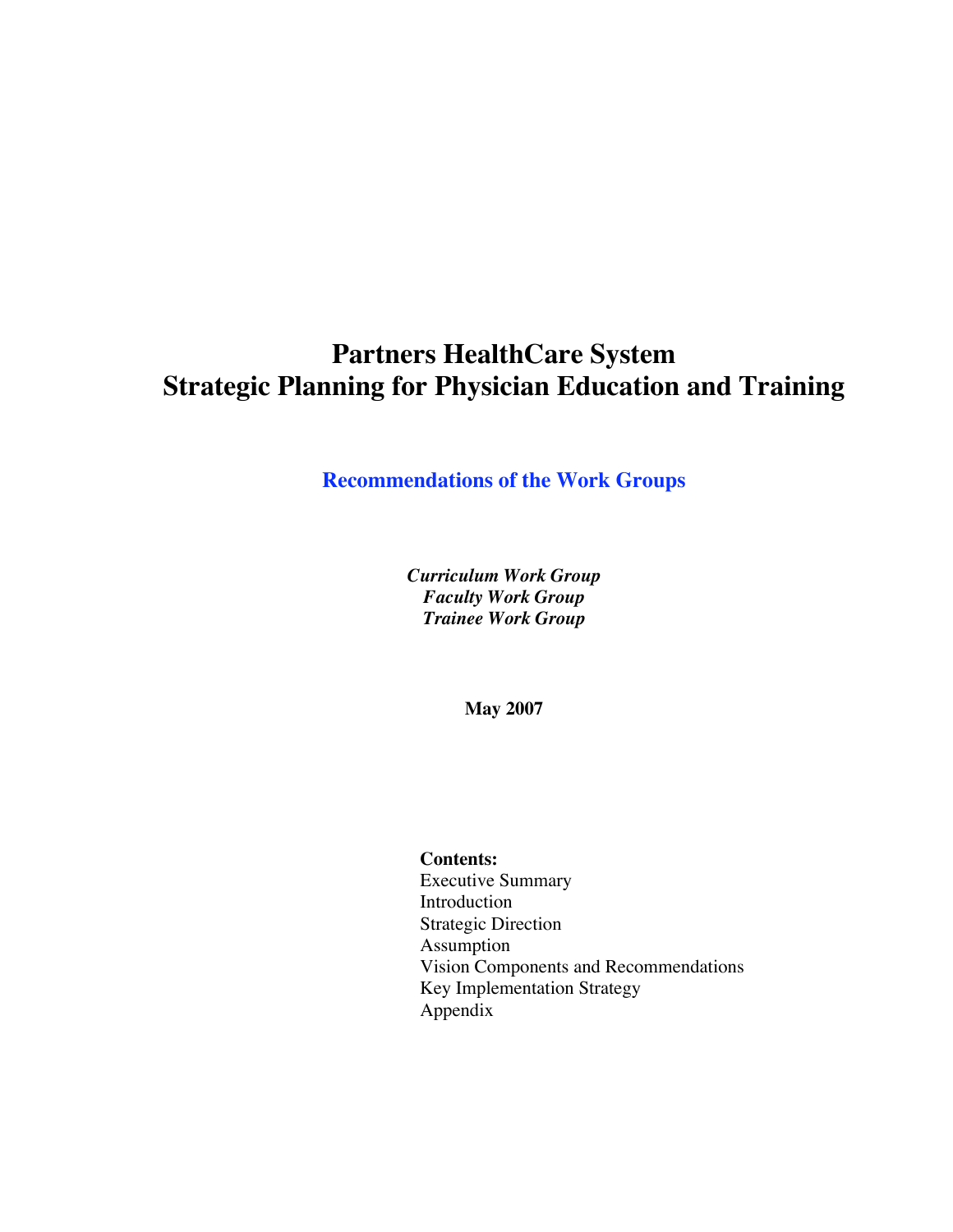# **Executive Summary**

This report represents the outcomes of three work groups commissioned by the Steering Committee to develop recommendations to enable the GME 2015 vision, as articulated in the report *Envisioning GME 2015 at Partners* (July 17, 2006).

**Overarching Strategic Direction:** Develop an innovative educational enterprise that will position Partners at the vanguard of physician education, consistent with its position in clinical care and research.

**Underlying Assumption:** Patient care will continue to be at the core of the trainee experience. However, in the future, education and service will be rebalanced and the patient care interface will be more efficient, resulting in trainees and faculty having more time for teaching and learning.

In addition to the recommendations outlined below, the Steering Committee will continue to assume responsibility for two important aspects of GME planning: adjusting the balance between patient care and education; and redefining the educational infrastructure.

#### **Each recommendation is linked to a specific component of the GME 2015 vision:**

*Vision Component 1: Teaching will be supported and rewarded as a valued career path, so that excellent teachers will choose to be involved in clinical education and engage meaningfully with trainees.*

- *Recommendation A*: Provide appropriate compensation for teaching and education (compatible with the recently formulated HMS model for UME).
- *Recommendation B:* Support the recommendations of the HMS Task Force for Promotions, while also advocating for promoting a highly select group of exceptional clinician teachers beyond assistant professor, without a minimum requirement for published scholarship.
- **Recommendation C:** Provide program directors with the time, resources, compensation, and rewards to support them in sustaining high-quality GME programs, and to ensure that the most qualified individuals fill these roles.

# *Vision Component 2: The highest quality teaching and mentoring will be provided throughout all Partners institutions.*

- *Recommendation A*: Develop and implement a Partners-wide faculty educational skills development program, focused on improving teaching effectiveness.
- *Recommendation B:* Include mentoring in faculty evaluations as part of the teaching portfolio (as recommended by the HMS Task Force), and develop and implement a training program for mentors.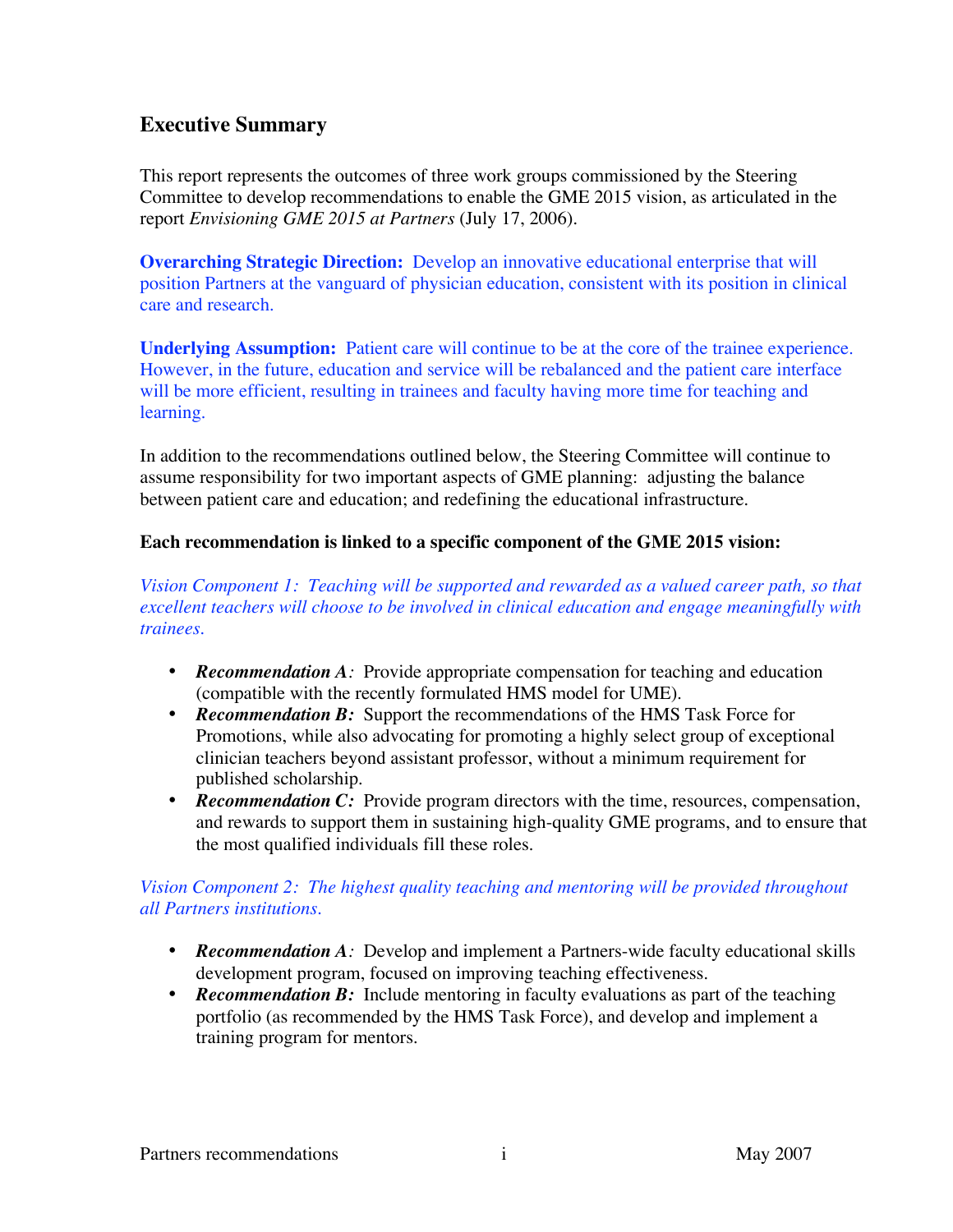*Vision Component 3: A Partners-wide framework for curriculum development will provide common components of the curriculum centrally and support programs in developing and updating individual curricula that address the competencies needed for clinical excellence.*

- **Recommendation A:** Identify those components of curriculum that would benefit from development and/or delivery across PHS or across counterpart (sub) specialty programs. "Build" or "buy" selectively in order to provide appropriate materials/tools/curricular topic-based modules in a variety of media.
- *Recommendation B:* Provide staff with specialized expertise to support individual and multiple programs in developing customized competency-focused curricula, tools and systems for teaching.
- **Recommendation C:** Build Partners-wide capacity for education performance improvement by strengthening the ability to assess the effectiveness of individuals and programs.

## *Vision Component 4: Trainees will have opportunities to individualize their training and achieve "value added" beyond excellence as a clinician.*

- **Recommendation A:** Create virtual "centers of expertise" to facilitate trainee experience in selected thematic areas that span the various specialties (such as humanitarian/global medicine, translational research, or health care administration) by providing mentoring, materials, external contacts and elective experiences and (in some cases) opportunities to pursue an additional degree in a related field.
- **Recommendation B:** Offer periods of extended training to accommodate non-accredited training in the focus area.
- *Recommendation C:* Identify a specific liaison to facilitate joint clinical training (across boundaries of defined (sub) specialties), coordinated across Partners.

# *Vision Component 5: Trainee "quality of life" will be enhanced via improvements in tangible benefits and support, as well as easy access to information.*

- *Recommendation A:* Create and staff the Office of Resident/Fellow Support and Advocacy (ORFSA) as a centralized information resource for trainees.
- *Recommendation B:* Consider the following areas for expanded support of trainees:
	- o Institutional support for trainee housing.
	- o Help with debt management, retirement planning, and other financial planning issues through enhanced information and financial support.
	- o Increased access to high quality, affordable childcare for trainees.
	- o Enhanced transportation benefits, such as increased hours and more destinations for the shuttle service and increased use of taxi vouchers.
- *Recommendation C:* Develop and implement ways to provide increased flexibility to trainees in scheduling and develop opportunities for part-time training where possible.

*Vision Component 6: Technology—including both simulation and integrated IS systems—will be leveraged to support education, clinical skills assessment, research, and patient care, and to optimize clinical efficiency across PHS institutions.*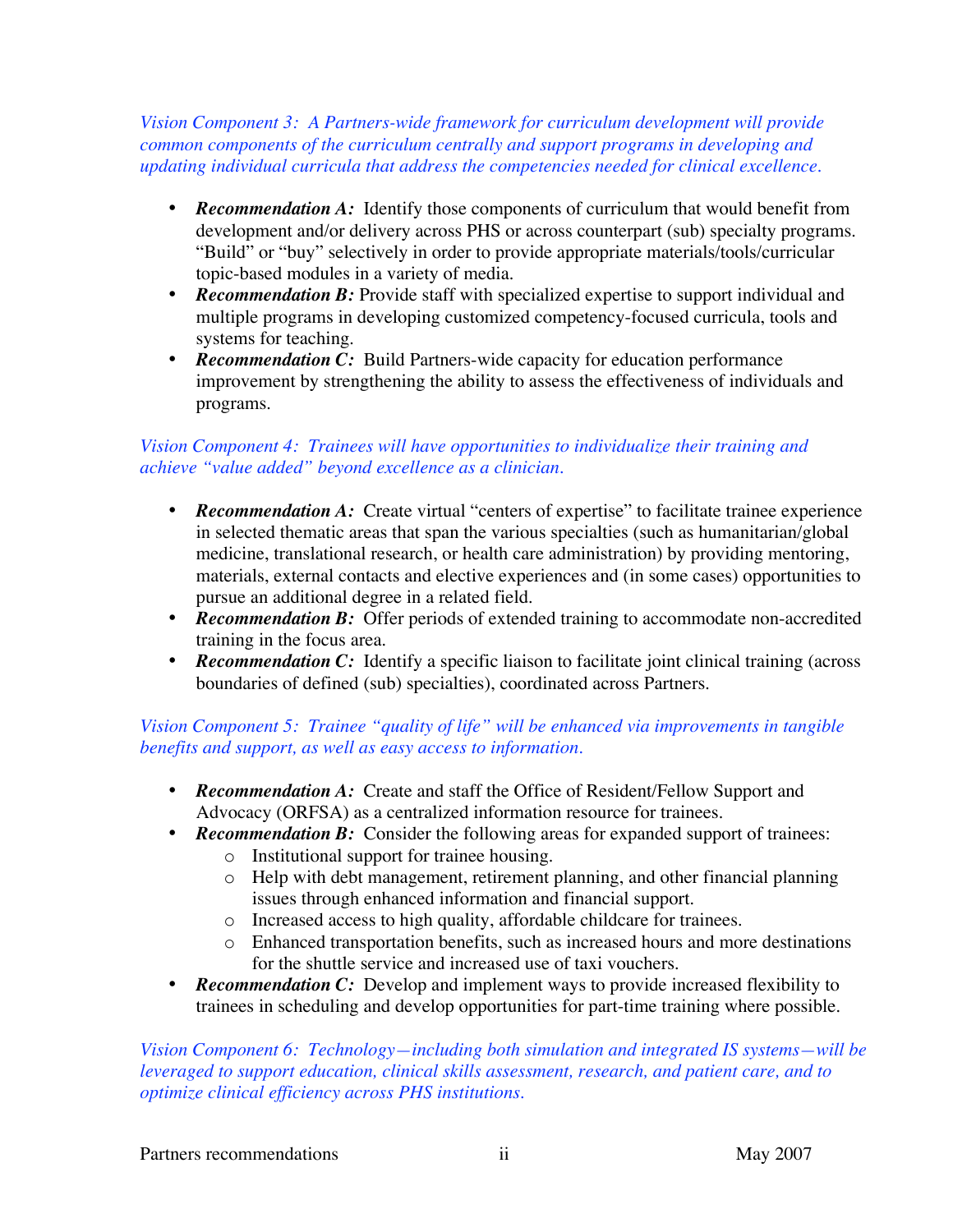- *Recommendation A:* Fund and provide access to a multi-institution system of simulation education, so that trainees can achieve capability in some specifically defined skills before performing them on patients and can continue to develop/demonstrate competency throughout their training.
- **Recommendation B**: Fully integrate the needs of Partners education activities into all Information Systems planning, and utilize technology to streamline trainee workflows, strengthening both patient care and education.
- **Recommendation C:** Develop a comprehensive education web site to provide a virtual presence for the expanded education activities and connect the various elements.

# *Vision Component 7: Partners will facilitate research on physician education and become a leader in the science of education.*

• **Recommendation:** Develop a research "core" focused on physician education to support individual projects (and, particularly, pilot projects described below), cultivate collaborations, advise regarding funding opportunities, and link to additional resources.

*Key Implementation Strategy: Utilize pilot projects related to the interface of physician education and patient care as a mechanism to foster innovation and assess the impact of new ideas.*

• *Recommendation:* Jump-start educational innovation by sponsoring highly visible and generalizable program-based pilot projects, measuring impact, and publishing results.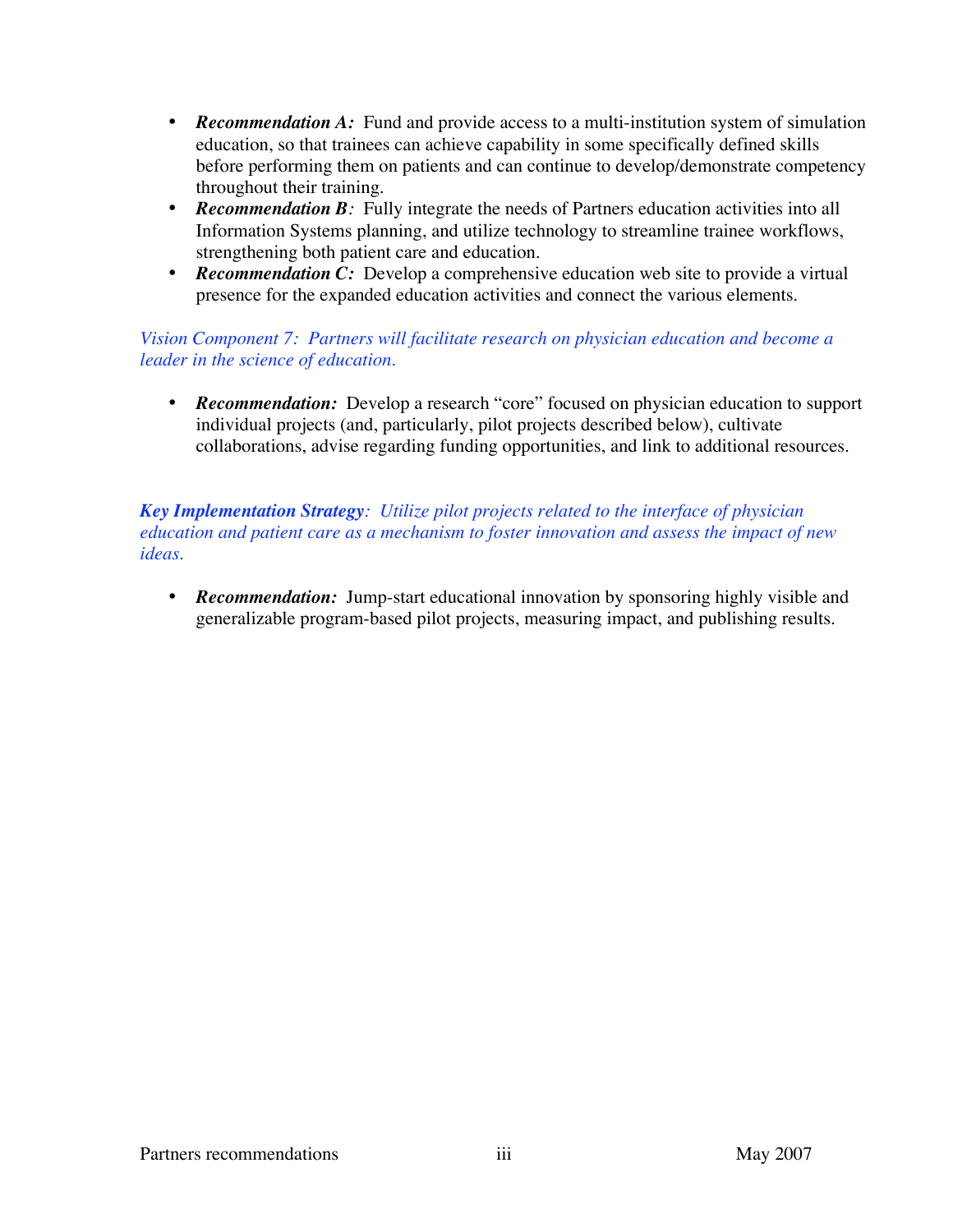# **Introduction**

This report represents the outcomes of three work groups commissioned by the Steering Committee to develop recommendations for moving toward the GME 2015 vision, as articulated in the report *Envisioning GME 2015 at Partners* (July 17, 2006).

Each work group had a specific charge and met five to six times over a six-month period to develop recommendations. The curriculum group, co-chaired by Drs. Larry Friedman and Ron Walls, addressed questions relating to the curriculum framework, research and innovation, individualizing education, technology, and simulation. The faculty group, co-chaired by Drs. Andy Warshaw and Beverly Woo, considered faculty compensation and promotion, as well as faculty teaching skills development. The trainee group, co-chaired by Drs. Harry Rubash and Barbara Weissman, addressed ways to enhance tangible benefits for trainees, mentoring, and flexibility in training. (*Please see Appendix for a list of Steering Committee and work group members*.)

The recommendations focus on the initial steps of what will be an iterative effort; recommended timelines reflect this. The resources needed to achieve the full vision of GME 2015 will be substantial and identified over time. Implementing initial recommendations should make it possible to formulate detailed plans and associated budget implications by March 2008 for work in 2009 and beyond. Importantly, these recommendations provide a basis to transition to a staffdriven process, with input from committees and task forces as implementation progresses.

Now that the initial recommendations have been identified, two significant topics remain to be developed. The Steering Committee will continue to work on these areas:

- *Adjusting the balance between patient care and education*. This underlying concept will have an impact across Partners institutions. As stated in *Envisioning GME 2015 at Partners*, "There is a need to rebalance the missions of education and patient care, recognizing that patient care must be optimized, but also assuring that residents' training is not compromised." (*To be addressed by January 2008*)
- *Redefining the educational infrastructure*. The organization and governance of the new and expanded educational programs and activities must be addressed. Some responsibilities will fall naturally in the realm of departments or programs, while others will best be addressed at the institution level, and still others at the Partners level. While these questions are being addressed, the Partners Chief Academic Officer will assume responsibility for initial implementation of recommendations. (*To be addressed by Fall 2007*)

# **Strategic Direction: Develop an innovative educational enterprise that will position Partners at the vanguard of physician education, consistent with its position in clinical care and research.**

*The GME 2015 visioning process acknowledged the interdependencies and synergy among Partners' missions in patient care, research, and education, and identified the need for a stronger emphasis on training and education, supported by sufficient additional resources.*

Partners recommendations 1 May 2007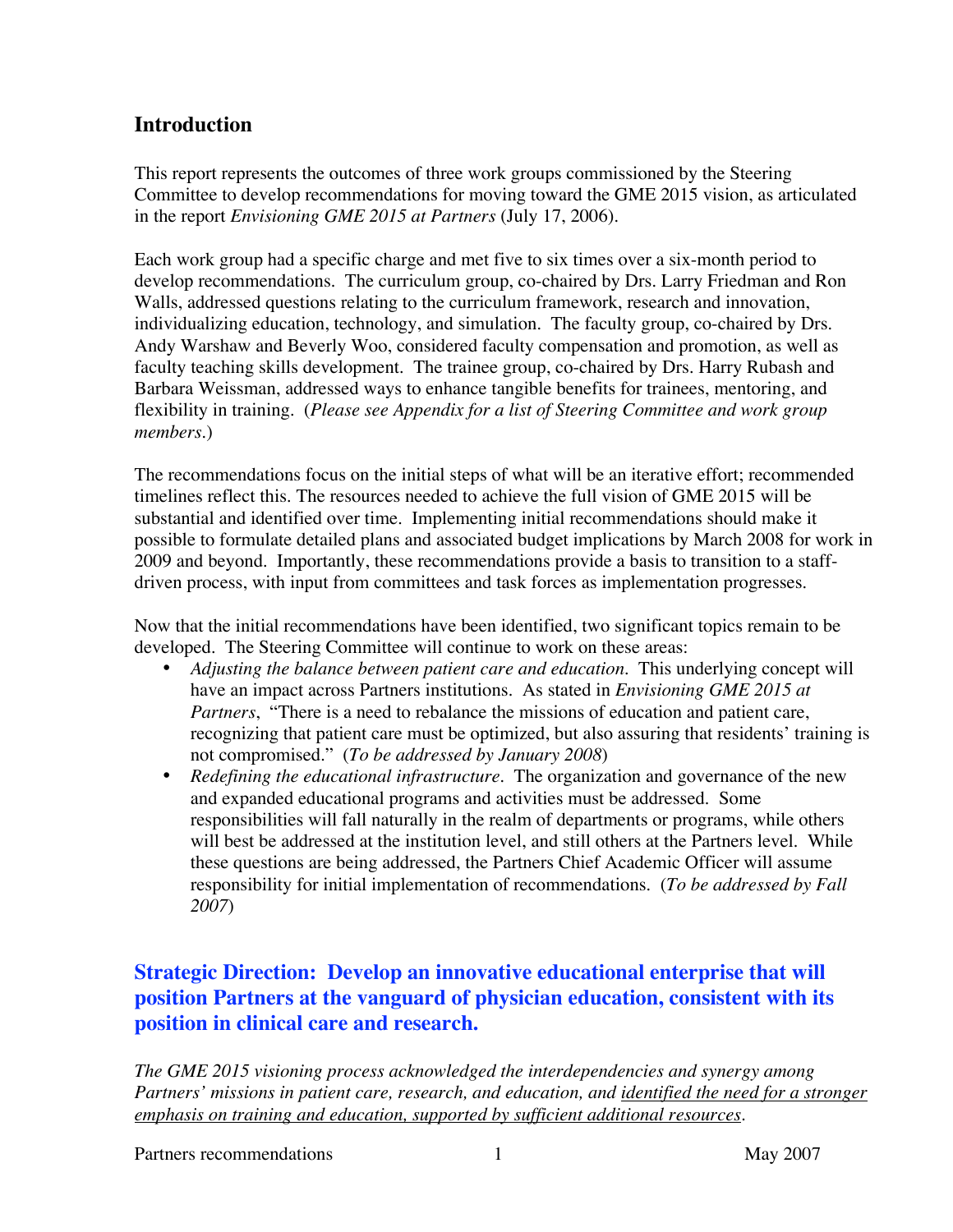*Creating an innovative and highly successful educational enterprise will require Partners to invest significantly in education from a number of perspectives, to:*

- *Enhance faculty compensation and promotion systems*
- *Support changes in the patient care model*
- *Develop teaching and assessment tools*
- *Individualize the trainee experience*
- *Further strengthen technology across the system, including simulation*
- *Expand tangible benefits for trainees*
- *Provide appropriate venues for educational activities*
- *Ensure sufficient time for teaching and learning.*

*Funding for innovative pilot projects designed to address real needs in education and patient care will be important investments.*

# **Assumption**

*The recommendations in this report rest on the following fundamental element of the vision for GME in 2015, endorsed at an earlier stage of the planning process:*

### *Patient care will continue to be at the core of the trainee experience. However, in the future, education and service will be rebalanced and the patient care interface will be more efficient, resulting in trainees and faculty having more time for teaching and learning.*

The current phase of planning does not address organizational changes at the patient care/education interface, which will be necessary to ensure sufficient time for education. As noted above, the Steering Committee will continue planning in this area, including identifying initiatives to "create" time for teaching and learning such as:

- Improving efficiency through new technology applications, including an integrated information systems infrastructure to better support education, enhance clinical efficiency, and reduce "scut."
- Strategically increasing staff and utilizing new staffing models, which should simultaneously enhance patient care.
- Developing new ways to orchestrate care delivery and trainee involvement in patient care, including a greater emphasis on team-based care.

Planning will be informed by:

- Time and motion studies to identify opportunities for "reengineering." *(Currently underway in targeted areas.)*
- Engaging program directors and chiefs in sharing successful strategies and generating new ideas through a survey (*in process*).
- Developing pilot programs aimed at improving the quality and efficiency of both education and patient care. (*See Pilot Projects recommendation in this report.)*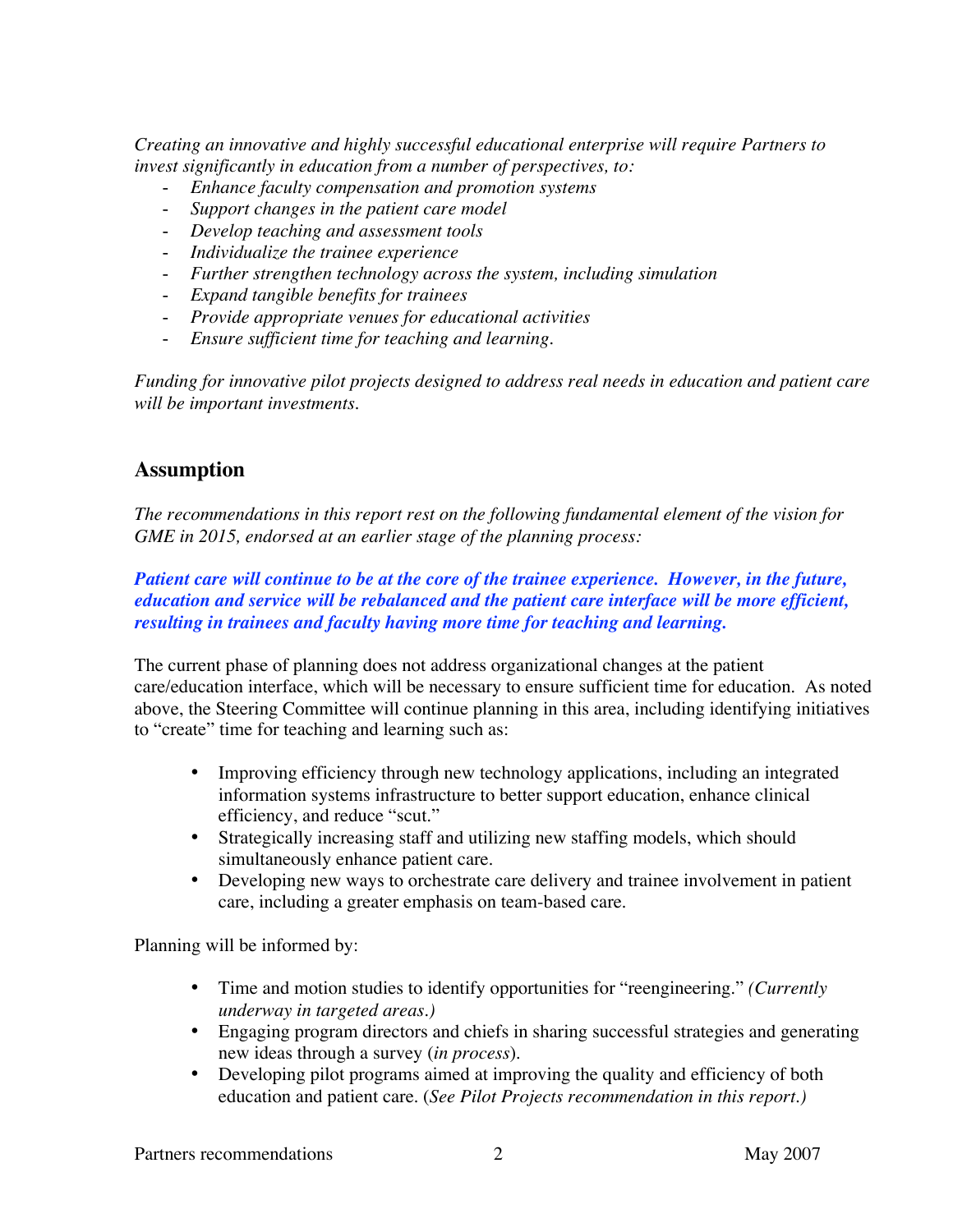# **Vision Components and Recommendations**

*VISION COMPONENT 1: Teaching will be supported and rewarded as a valued career path, so that excellent teachers will choose to be involved in clinical education and engage meaningfully with trainees.*

*Recommendation A:* **Provide appropriate compensation for teaching and education (compatible with the recently formulated HMS model for UME).**

- **A common set of guidelines** should apply across Partners and provide the framework for explicit, department-specific compensation models. These guidelines should be reviewed, revised as needed, and ratified by leadership.
	- o **Compensation should be provided for teaching time and other significant contributions to education.**
	- o **Institutional or system-wide funds should be made available to support faculty at a standard hourly rate** equivalent to the rate set by HMS for UME teaching.
	- o **Departments should establish and fund specialty-specific rates** above the minimum to address the opportunity cost of lost clinical productivity.
- **Each department should develop a draft Teaching Compensation Model** that defines:
	- o The list of formal teaching, mentoring, and other education-related activities for which compensation will be provided, and the time commitment that will be remunerated for each activity.
	- o Those circumstances where teaching will not be remunerated either because increased clinical productivity associated with teaching confers sufficient additional compensation, or residents provide a substantial "in kind" benefit to the faculty – such as assistance in the O.R. or inpatient coverage for which faculty would otherwise have to hire other personnel.
	- o The hourly compensation for teaching.
	- o Criteria for assignment of faculty to specific teaching/education roles.

*Recommendation B:* **Support the recommendations of the HMS Task Force for Promotions, while also advocating for promoting a highly select group of exceptional clinician teachers beyond assistant professor, without a minimum requirement for published scholarship.**

The Partners faculty work group generally supports the plan emerging from the HMS Task Force on Promotion Criteria for Clinician Teachers and Clinical Investigators, and appreciates the effort to honor the role of the educator and broaden the definition of scholarship. However, the work group also recommends that a mechanism be put in place (which may or may not be a separate track) for the promotion of outstanding clinician teachers, based on the objective documentation of their teaching impact and excellence, without the requirement for publication.

Partners recommendations 3 and 3 May 2007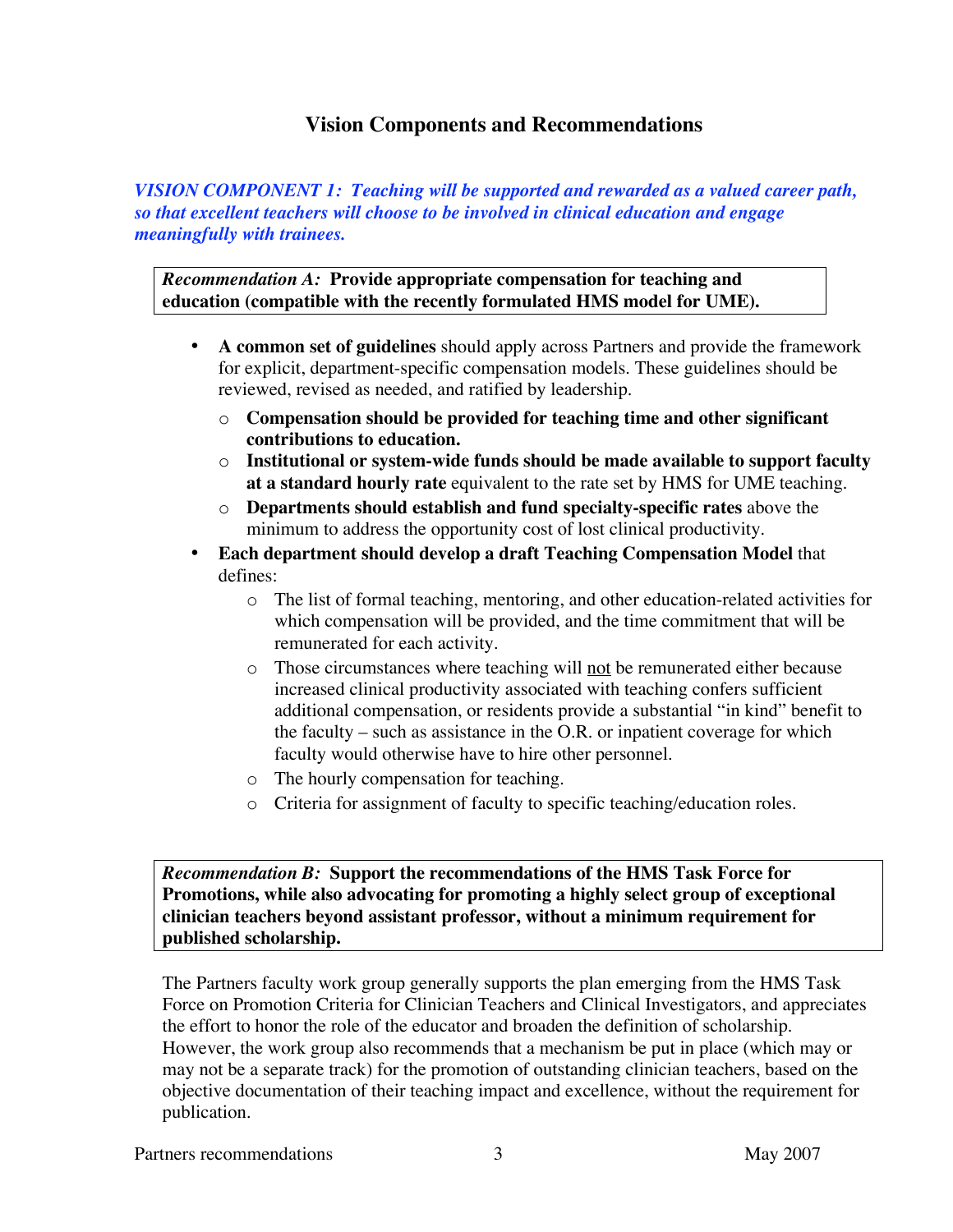This new promotion track for clinician teachers might lead to such levels as an associate professor of clinical medicine, associate professor of clinical surgery, etc. This recommendation does *not* intend in any way to divert the majority of physicians from the HMS focus on academic scholarship as a requirement for promotion. Instead, this recommendation is designed to recognize through promotion the role of outstanding clinician teachers who contribute so much to our GME programs and our patients.

*Recommendation C:* **Provide program directors with the time, resources, compensation, and rewards to support them in sustaining high-quality GME programs, and to ensure that the most qualified individuals fill these roles.**

- **Compensate program directors/associate directors at a level commensurate with their clinical or research activities**.
- **Determine compensation according to the amount of "protected" time (percent effort) needed to fulfill program director responsibilities.**
- **Recognize and value the program director's contributions through the promotion process.**
- **Ensure that every program director has a written job description** that addresses both departmental and institutional aspects of the role.
- **Provide expanded training for the program directors.**
- **Establish a formal evaluation process for program directors.**
- **Ensure that formal processes for program director selection and appointment are followed.**
- **Provide program directors with sufficient administrative support**. In order to achieve this, smaller programs may need to share common resources (including personnel).
- **Clearly define and support the GME program coordinator role** with expanded centralized training and support.

### *VISION COMPONENT 2:**The highest quality teaching and mentoring will be provided throughout all Partners institutions.*

### *Recommendation A:* **Develop and implement a Partners-wide faculty educational skills development program, focused on improving teaching effectiveness.**

Create a strong multifaceted faculty educational skills development program focused on teaching and linked to existing and future faculty development efforts within PHS and the HMS Academy. The program should be sufficiently flexible to address the varying needs of teachers who are in different phases of their careers (i.e. residents, fellows, junior faculty, and senior faculty). In addition, different programs should be made available according to an individual's level of commitment to teaching—i.e. "core" teaching faculty would be expected to engage in more intensive programs than occasional teachers. Completion of these programs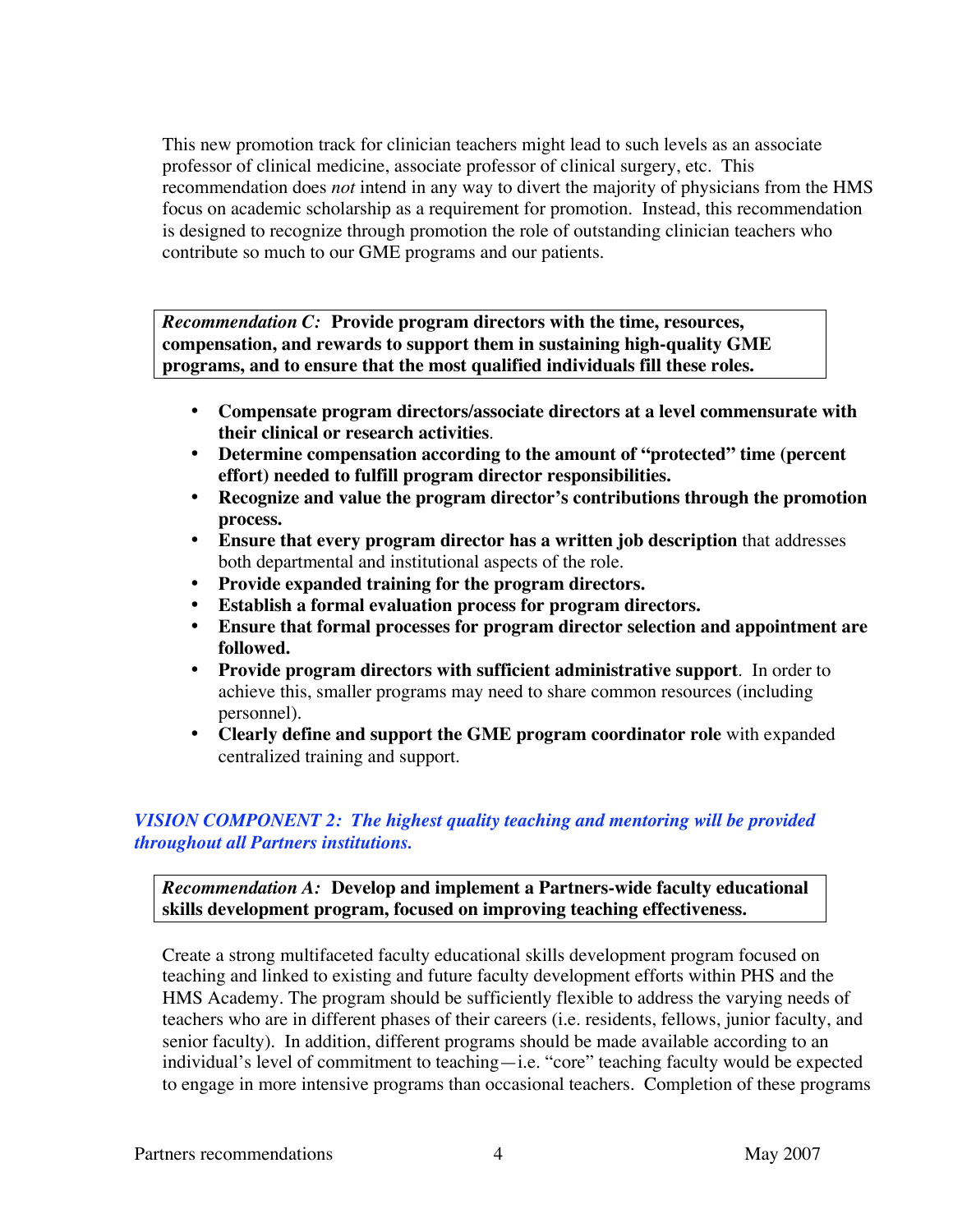might be linked to teaching assignments. Impact of these programs on participants' teaching evaluations should be assessed.

A comprehensive model to develop faculty teaching and mentoring skills should include both Partners-wide and program-specific content and delivery systems, and should address skills for all types of clinical teaching (formal/lecturing, informal/bedside, procedural, etc.).

To build the essential "backbone" of this comprehensive model, Partners will need to:

- **Develop a group of faculty focused on enhancing the quality of teaching and mentoring.** Some of these should be educators specifically hired for this purpose (MD or non-MD) and others would be clinician teachers supported for part of their time for this purpose.
- **Develop content to cover the full set of faculty needs,** including improving the quality of teaching, evaluating trainee progress, and giving effective feedback. The program should also provide content to help faculty become highly effective mentors.
- **Incorporate a range of approaches and tools,** such as in-person courses, peer or expert observation and instruction, technology-assisted programs, and self-study modules.
- **Establish expectations for physicians with significant teaching responsibilities** regarding their continued development of competencies as educators; regularly measure success in achieving those expectations.
- **Establish incentives for faculty to improve their teaching** (e.g., through continuing education credits).
- **Develop and implement specific methods for evaluating the quality of teaching at the individual, program and system levels. Use the data from regular evaluations to:**
	- o Measure the impact of programs to strengthen teaching over time. (Some survey data has been collected from trainees annually since 2003.)
	- o Guide individuals toward appropriate faculty development activities and toward teaching activities for which they are well suited.
	- o Ensure that physicians with teaching responsibilities are continuing to develop competencies as educators and are meeting specific benchmarks.
	- o Establish and utilize incentives and rewards for high quality teaching, as applicable.

First steps should include:

- Engage an individual to accomplish the following:
	- o Perform a needs assessment to understand what types of faculty educational skills development programs will be of highest value to physician educators.
	- o Compile an inventory of resources available within Partners and Harvard, including the Academy Center for Teaching and Learning at Harvard Medical School, Harvard School of Education, Harvard Business School, and the Harvard Macy Institute, as well as Partners department-specific faculty development courses; consider opportunities for collaboration.
	- o Conduct a survey of outside resources, including courses, computer-based modules, etc.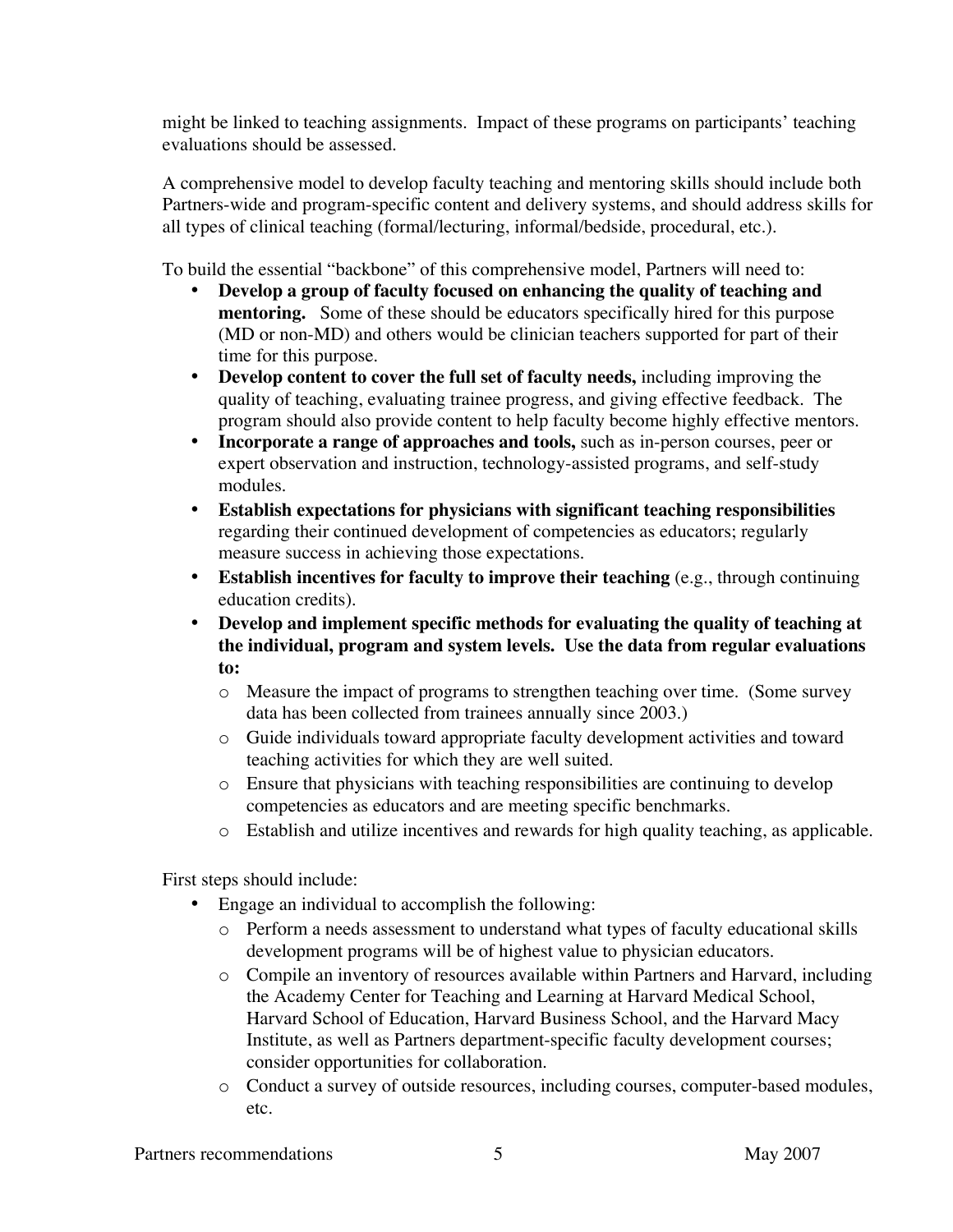o Identify "best practices" gleaned from this comprehensive assessment and describe a comprehensive, "state of the art" faculty educational development program for Partners, including an annual teaching skills development program for incoming junior faculty. Include recommendations to "buy" vs. "build" those components/resources that are not available within Partners or Harvard.

#### *Recommendation B***: Include mentoring in faculty evaluations as part of the teaching portfolio (as recommended by the HMS Task Force), and develop and implement a training program for mentors.**

- Conduct a needs assessment related to mentoring of trainees at PHS.
- Develop PHS principles for mentoring, which should be endorsed by department chairs.
- Develop a mentoring module for faculty, including selected readings, guidelines for effective mentoring of residents and fellows, and a small-group interactive seminar.
- Provide training initially to one mentoring liaison from each GME program.
- Develop a document that provides information to trainees on how to find a mentor and how to make the most of a mentoring relationship.
- Develop and circulate a list of faculty willing to serve as mentors to trainees in different specialties.

#### *VISION COMPONENT 3: A Partners-wide framework for curriculum development will provide common components of the curriculum centrally and support programs in developing and updating individual curricula that address the competencies needed for clinical excellence.*

*Recommendation A:* **Identify those components of curriculum that would benefit from development and/or delivery across PHS or across counterpart (sub) specialty programs. "Build" or "buy" selectively in order to provide appropriate materials/tools/curricular topic-based modules in a variety of media.** Technologybased delivery systems should be employed to ensure the most accessible and flexible tools possible.

*Recommendation B:* **Provide staff with specialized expertise to support individual and multiple programs in developing customized competency-focused curricula, tools and systems for teaching.**

*Recommendation C:* **Build Partners-wide capacity for education performance improvement by strengthening the ability to assess the effectiveness of individuals and programs.**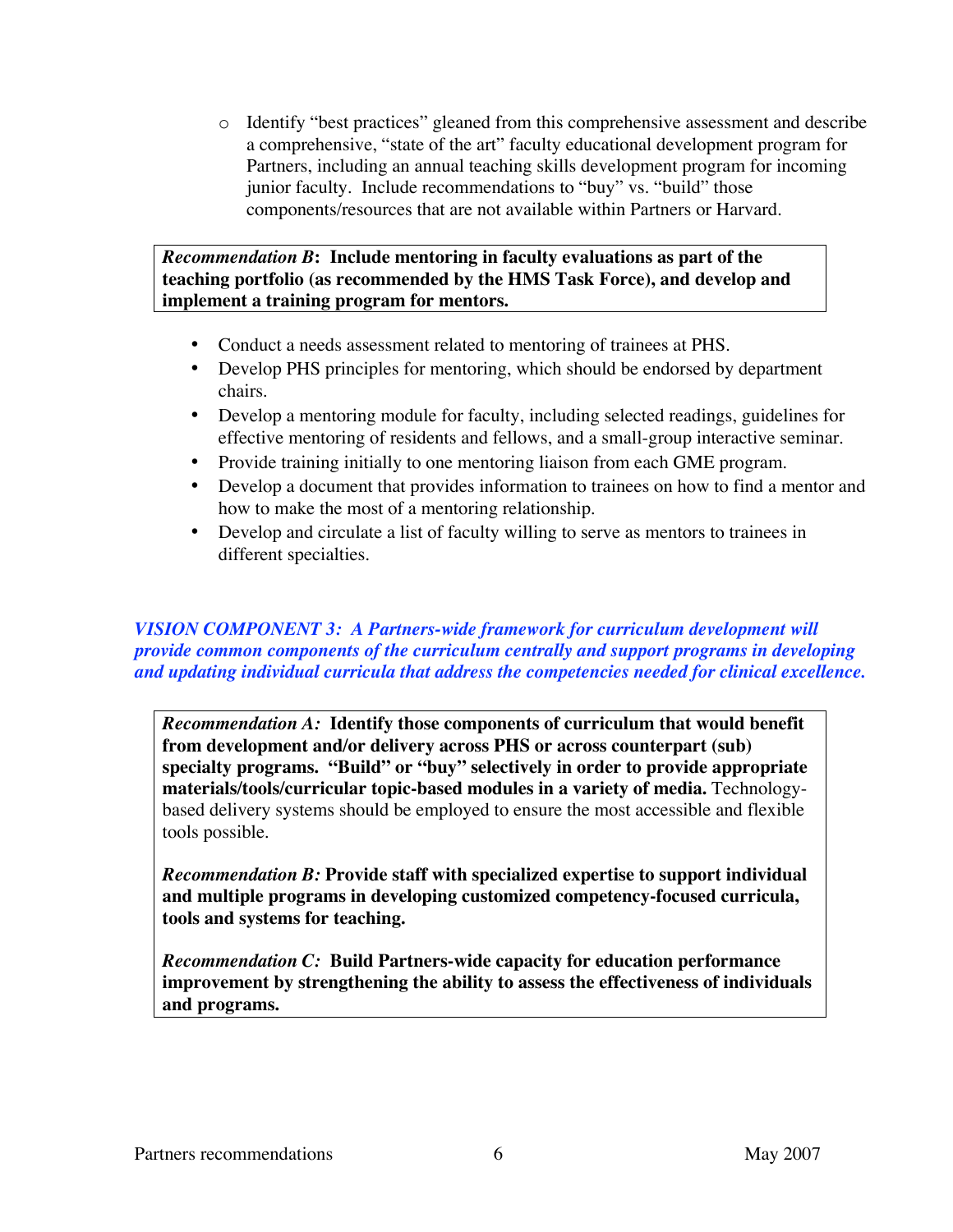### *VISION COMPONENT 4: Trainees will have opportunities to individualize their training and achieve "value added" beyond excellence as a clinician.*

This can be implemented in a number of ways, including developing a "minor" emphasis to complement the "major" core specialty training.

*Recommendation A:* **Create virtual "centers of expertise" to facilitate trainee experience in selected thematic areas that span the various specialties (such as humanitarian/global medicine, translational research, or health care administration) by providing mentoring, materials, external contacts and elective experiences and (in some cases) opportunities to pursue an additional degree in a related field.**

• **Development of Centers of Expertise:** These virtual centers would exist as interdepartmental and interdisciplinary entities, and each would be accessible to trainees from all departments. Focus areas might include: humanitarian/global medicine (including international health and caring for marginalized populations), patient care quality and safety, medical education, public health and preventive medicine, health care administration, and biomedical research (clinical/translational or laboratory based). Trainees would access the "centers of expertise" through their program director or chair.

Each center would involve a cadre of faculty who would:

- o Be available as designated mentors to residents/fellows in different specialties with interest in the area.
- o Develop and periodically update a written curriculum that describes basic knowledge and experiences and provides a robust introduction to the area.
- o Compile and periodically update materials to support the curriculum (e.g., journal reprints, textbook readings, computer-based learning modules, etc.).
- o Design modular elective experiences, and arrange for these as requested.
- o Provide a longitudinal seminar series (e.g., 4-6 per year); sessions could incorporate presentations, discussion groups, guest speakers, journal club, etc.
- o Compile information about grant funding opportunities and identifying, where possible, prospects for philanthropy.

Opportunities for trainees might include:

- o Scheduled elective time spent in a clinical or other practical experience. (The availability of elective time will vary substantially between programs.)
- o Participation in a longitudinal seminar series.
- o Periodic meetings with an assigned faculty mentor.
- o Self-study using the prepared curriculum and educational materials.
- o Meetings with outside faculty or practitioners in the field, as recommended by the mentor.

Other elements of individualizing training include:

• **Offer the opportunity to pursue an additional degree in a related field.** PHS should explore the possibility of facilitated routes for matriculation in related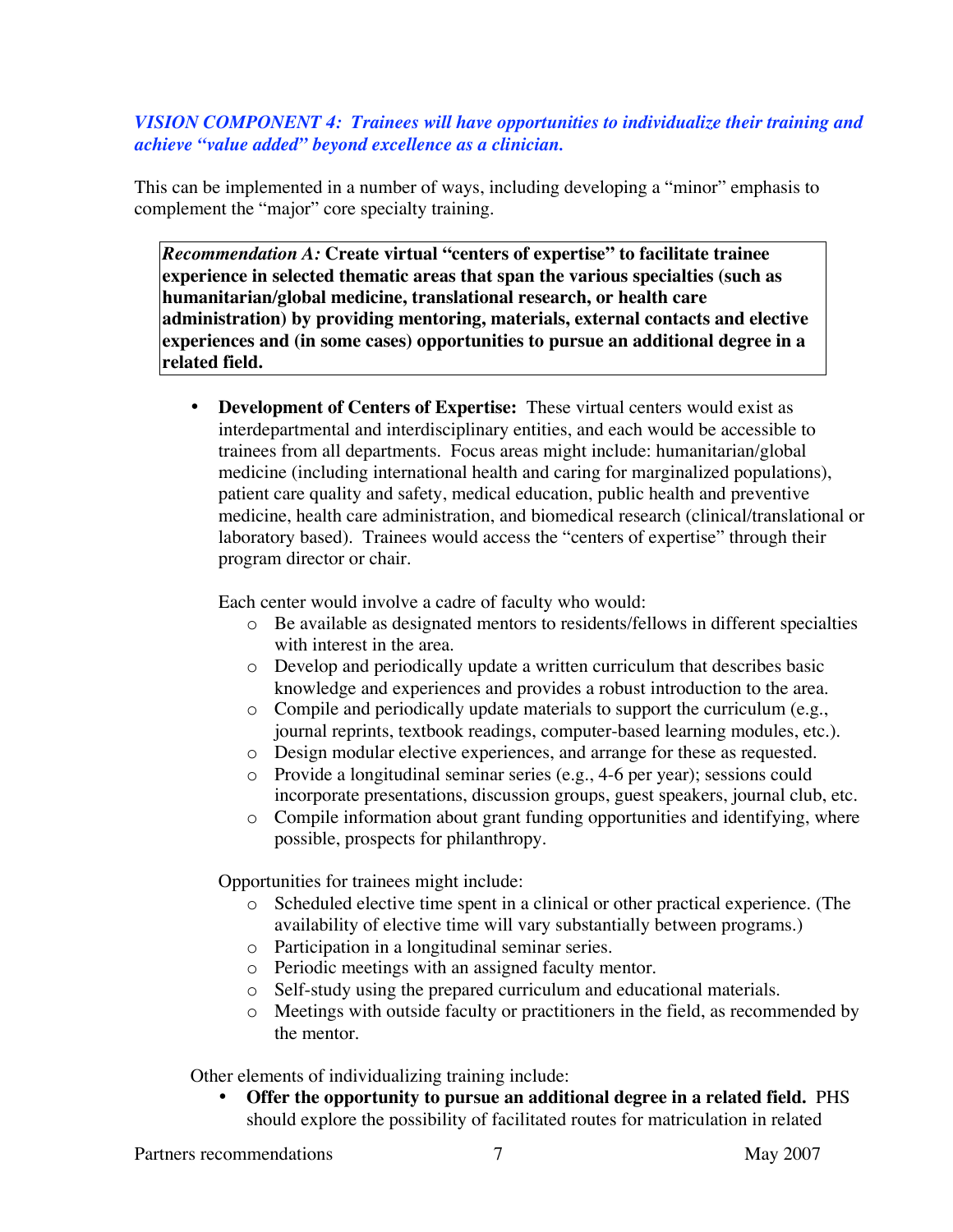degree programs at Harvard University, which might include masters in education, business, public policy or others. In addition, initial discussions regarding possible integration of PhD education with GME should be continued.

• **Support/fund Partners Humanitarian Programs for trainees.** Programs such as the Humanitarian Studies Initiative for Residents (HSIR) provide value to residents and to PHS. Residents could apply for grants from PHS to fund travel to areas with health crises or local humanitarian activities during their elective time or between residency and fellowship, providing valuable experience and enhancing PHS' global reputation. Efforts should also be made to facilitate access to existing programs, such as the Schweitzer Fellowships.

#### *Recommendation B:* **Offer periods of extended training to accommodate nonaccredited training in the focus area.**

Extension of the GME program or an approved leave from the accredited program could be arranged on a case-by-case basis. This may be particularly desirable for trainees in programs with little or no elective time. (Some programs, such as general surgery, encourage trainees to spend 1-2 years added in the middle of the residency period focusing on research. This structure might be applied to activities other than traditional lab research.) Such extensions can have significant financial implications and may be dependent upon funding being available through the target activity, the trainee's GME program, a center of expertise, or through application to a Partners fund that might be established for this purpose. The additional time could be spent in the activities listed above and/or in a related degree program.

*Recommendation C:* **Identify a specific liaison to facilitate joint clinical training (across boundaries of defined (sub) specialties), coordinated across Partners.**

Partners should build on a successful, though limited, track record of supporting joint training. One member of the Partners GME team should be designated as a liaison to facilitate joint clinical training for interested trainees, providing coordination between the relevant program directors and advice on RRC/ABMS approval, funding issues, etc.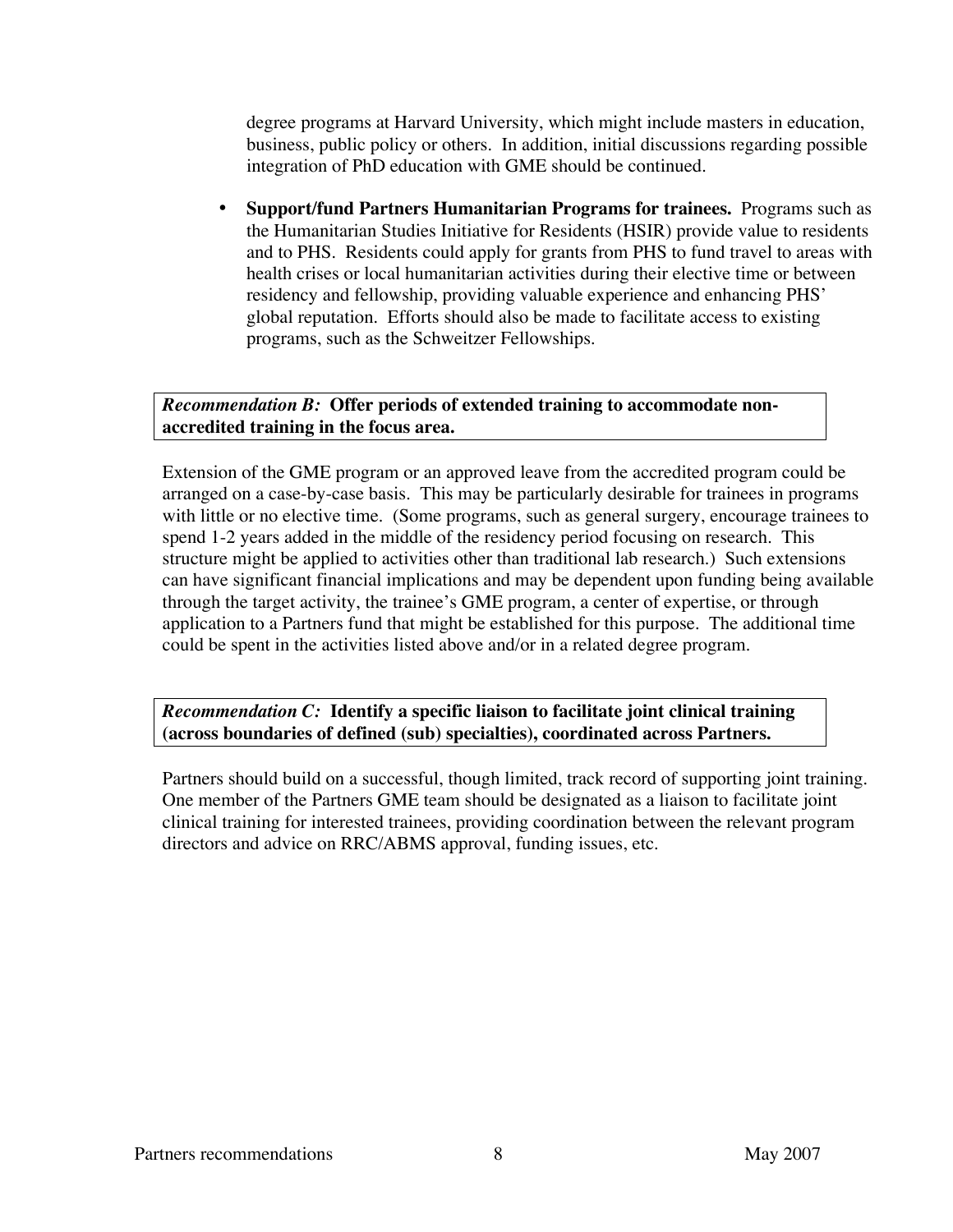*VISION COMPONENT 5: Trainee "quality of life" will be enhanced via improvements in tangible benefits and support, as well as easy access to information.*

#### *Recommendation A:* **Create and staff the Office of Resident/Fellow Support and Advocacy (ORFSA) as a centralized information resource for trainees.**

ORFSA would be a centralized resource for trainees, providing information and support in a dedicated, trainee-focused office to address their needs. Acting as a single "portal" for trainees, ORFSA would provide information in a variety of realms. In some areas ORFSA staff might provide in-depth information and services – for issues around housing, benefits, licensure, debt management (including help with documentation, certification forms, and overall management of the requirements of multiple lenders), retirement planning, childcare options, etc. In other areas, such as individualized education, ORFSA staff would play a clearinghouse role, referring trainees to the appropriate sources of information within PHS. As a central trainee resource, ORFSA would be aware of the breadth and depth of trainee needs and be positioned to help trainees find answers to their questions. The office would also advocate for trainee needs within PHS and bring trainee issues to the attention of leadership.

*Recommendation B:* **Consider the following areas for expanded support of trainees: housing, financial planning, childcare, and transportation.**

- **Housing**: The limited availability and high cost of appropriate housing is often cited as a factor in trainees' choosing institutions other than PHS hospitals for their residency or fellowship. Partners leadership should consider the following:
	- o Expand the lease guarantee program through increased promotion among landlords. (*Short term*)
	- o Improve communication to trainees about the lease guarantee program and other housing options (ORFSA). (*Short term*)
	- o Provide a moving allowance/housing stipend for trainees (\$2000-\$3000/person is recommended, based on the practice at some other institutions). (*Short term*)
	- o Explore and try to enhance access to Harvard-owned housing; advertise whatever is available through ORFSA. (*Short term*)
	- o Explore ways to partner with developers to provide quality housing for trainees at below-market prices. (*Medium term*)
	- o Buy/rent/build apartments and provide high quality, subsidized housing for trainees. (*Medium/long term*)
- **Financial Planning**: Partners leadership should consider the following:
	- o Provide trainees with counseling and advice on their options for debt and loan management and retirement planning through ORFSA. (*Short term*)
	- o Explore the possibility of Partners offering stipends, loan forgiveness, deferment, or other options to assist trainees. PHS should be prepared to assist trainees with these issues; the Benefits Office and others with expertise in this area are in the best position to recommend specific actions.) (*Short term*)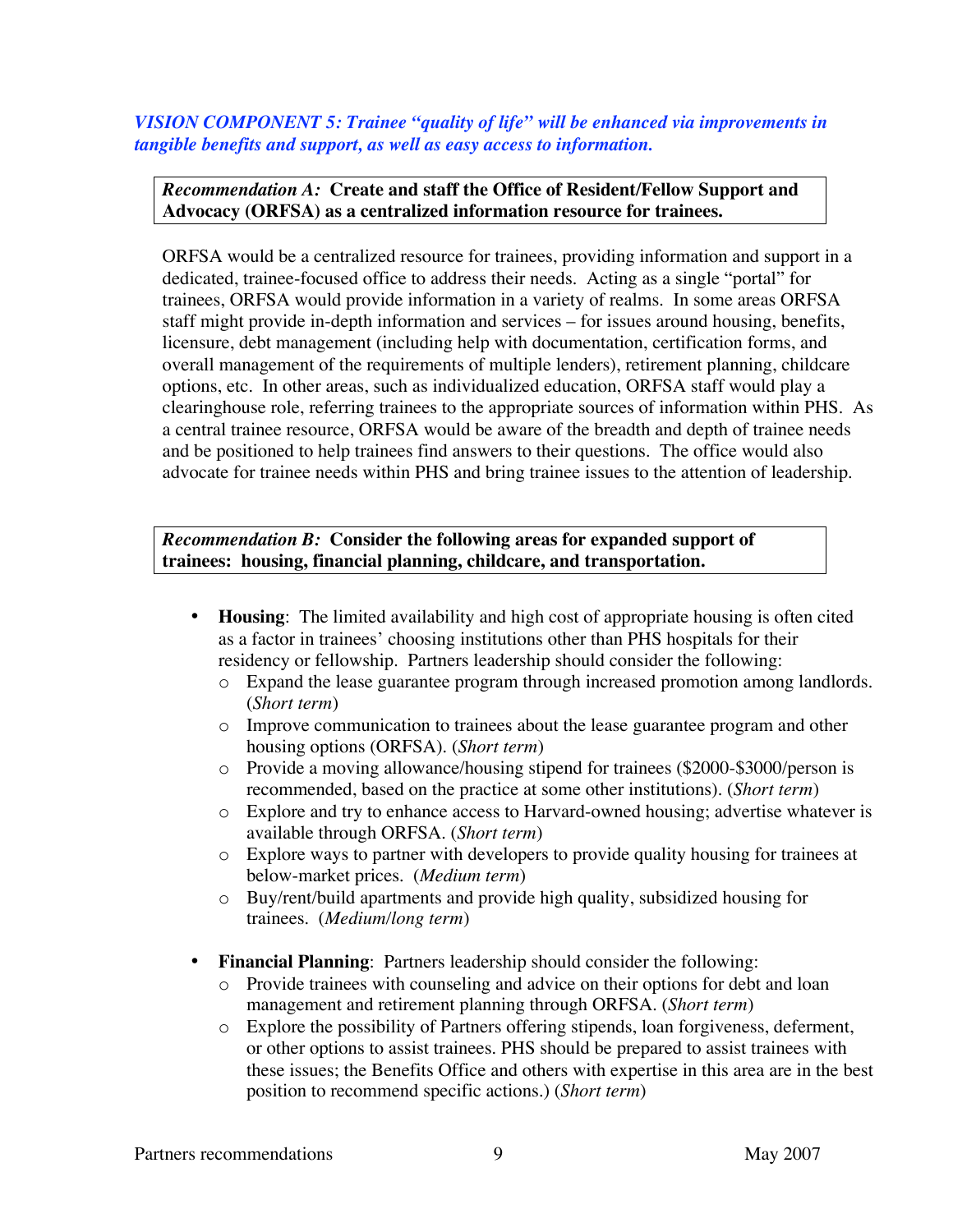- o Explore establishing a system-wide program with a central pool of funds to help trainees with unusual financial need or crisis. (*Short term*)
- **Childcare:** Ways this might be addressed include:
	- o Enhance communication about childcare options so that trainees are aware of all available options. (*Short term*)
	- o Increase the number of available slots by exploring other Harvard childcare facilities (such as the Business School) and external childcare centers (*Short term*) and by increasing the size of PHS full time childcare centers. (*Medium term*)
	- o Explore ways to subsidize Partners childcare for trainees and others. (*Short term*)
	- o Include on-site childcare facilities in any trainee housing that is purchased or built. (*Long term*)
- **Transportation:** Consider enhanced transportation benefits, such as increased hours and more destinations for shuttle service and increased use of taxi vouchers. (*Short term*)

*Recommendation C:* **Develop and implement ways to provide increased flexibility to trainees in scheduling and develop opportunities for part-time training where possible.**

Trainee needs for flexibility range from day-to-day situations to family/medical leave to longer-term programmatic leaves. The following were identified as the most critical needs (with the understanding that more work is needed to prioritize these goals and assess the financial implications):

- Adequate coverage must be provided in case of illness or absence, short and long term; this may require "redundancy" in staffing to avoid overloading people. (Coverage models may be incorporated into a pilot project.)
- Flexibility to adapt training schedules and trainee responsibilities to accommodate individual's needs for remediation should be ensured.
- Part-time residencies should be offered (may be part of a pilot project).
- Parental (and other) leave policies must be explicit and the need to extend the duration of training to "make up" leave time should be clearly addressed and funded.

*VISION COMPONENT 6: Technology—including both simulation and integrated IS systems—will be leveraged to support education, clinical skills assessment, research, and patient care, and to optimize clinical efficiency across PHS institutions.*

*Recommendation A:* **Fund and provide access to a multi-institution system of simulation education, so that trainees can achieve capability in some specifically defined skills before performing them on patients and can continue to develop/demonstrate competency throughout their training.**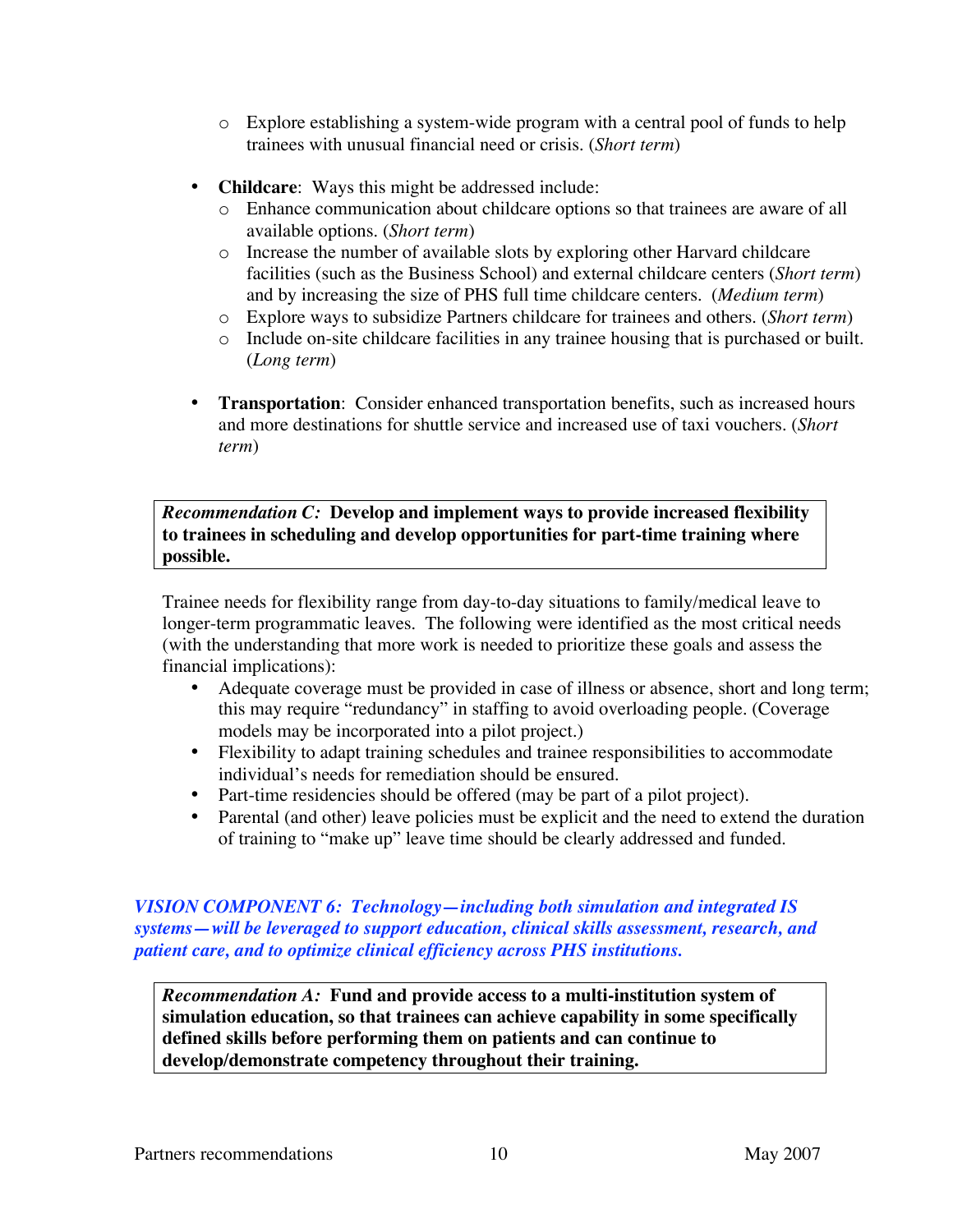- These simulation laboratories should be comprehensive and include the capability for mechanical/procedural simulation, cognitive (situation) simulations, and simulation related to teamwork.
- Each program or department should identify a faculty liaison who will become a simulation expert and serve as a resource for his/her discipline; an overall GME simulation coordinator should be identified.
- Every trainee should go through an orientation program in a simulation laboratory for practice and/or assessment of certain skills, including the procedures specific to his/her (sub) specialty.
- Use of simulation should be integrated into the curriculum where it adds value as a teaching and/or assessment tool.
- Throughout their training, residents and fellows should have access to the simulation laboratory to perfect competencies and learn new techniques.
- The simulation lab will be used in the evaluative process to assess cognitive, procedural and teamwork-related competencies.

*Recommendation B:* **Fully integrate the needs of Partners education activities into all Information Systems planning, and utilize technology to streamline trainee workflows, strengthening both patient care and education.**

Technology is a critical enabler in streamlining clinical work to improve efficiency and satisfaction for trainees and other caregivers, while enhancing patient care and safety. As decisions are made about investments in technology, opportunities for enhancing education and optimizing the clinical efficiency of trainees must be heard and incorporated in the same way as clinical and research perspectives. Specific individuals in leadership positions on various task forces and committees need to be charged with representing education in the process.

*Recommendation C:* **Develop a comprehensive education web site to provide a virtual presence for the expanded education activities and connect the various elements.**

A robust website that can inform both faculty and trainees is an essential communications tool that underlies and supports all of the recommendations. A comprehensive education website will respond both to the ongoing need to provide information about programs and services, and to the need for enhanced communications in a number of areas.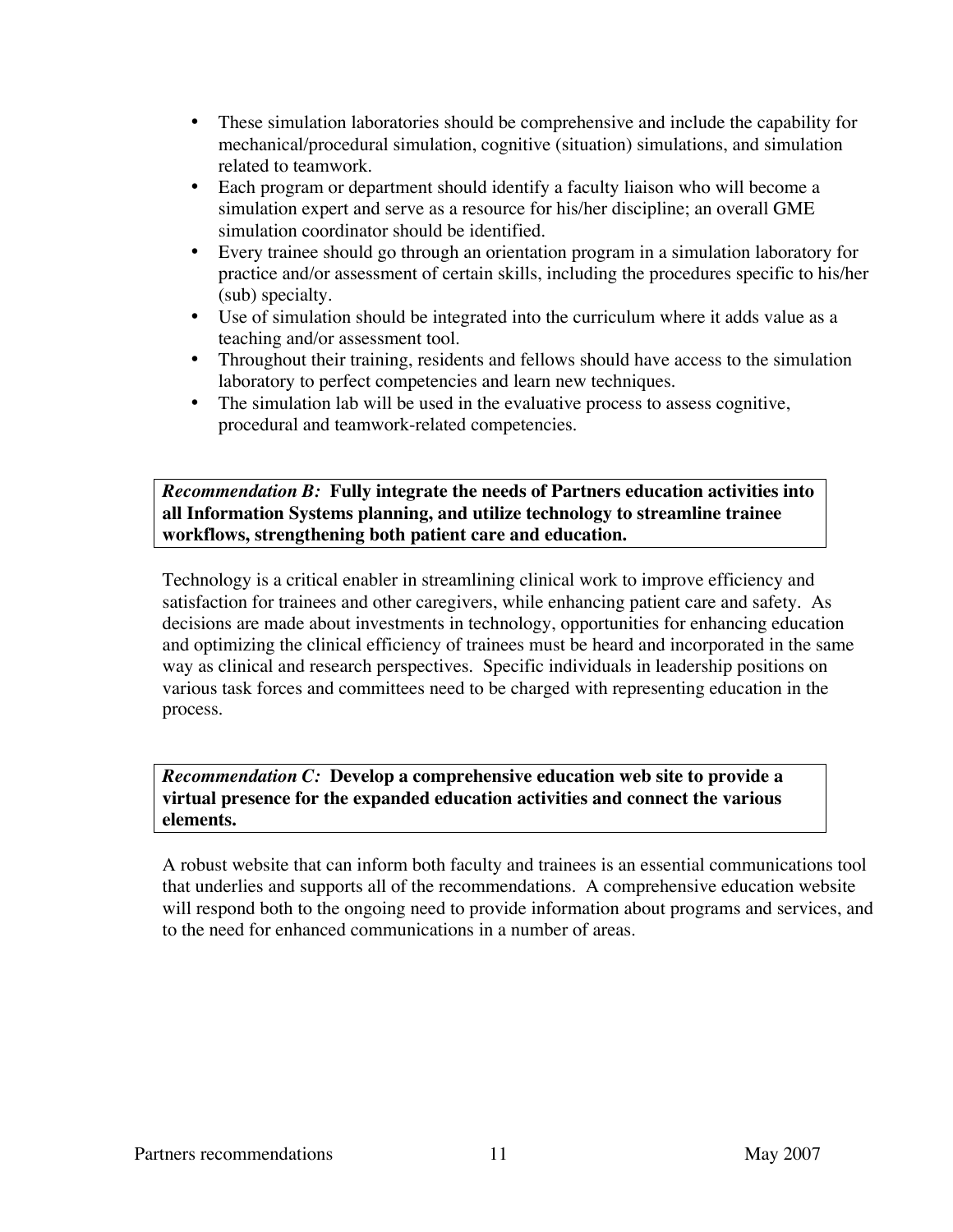## *VISION COMPONENT 7: Partners will facilitate research on physician education and become a leader in the science of education.*

*Recommendation:* **Develop a research "core" focused on physician education to support individual projects (and, particularly, pilot projects described below), cultivate collaborations, advise regarding funding opportunities, and link to additional resources.**

An educational research core will facilitate faculty scholarship and promotion and inform PHS' own work in education redesign and innovation at the interface of education and patient care. Essential elements include:

- **Expertise in study design and statistics** available to assist with individual research projects and to offer periodic workshops for new investigators pursuing educationrelated research.
- **Assignment of responsibility for** tracking projects and their progress, and bringing together faculty with similar interests for potential collaboration (across specialties and hospitals); conducting baseline literature searches and tracking and disseminating publications relating to ongoing PHS education research; and maintaining a current inventory of relevant grant opportunities, external RFPs, and foundations interested in education research and/or physician training.
- **Initiation of a monthly physician education journal club and quarterly inter**specialty grand round should be undertaken as an activity of the research "core."
- **Support for planning and analysis of pilot projects,** as discussed in the Pilot Projects section of this report.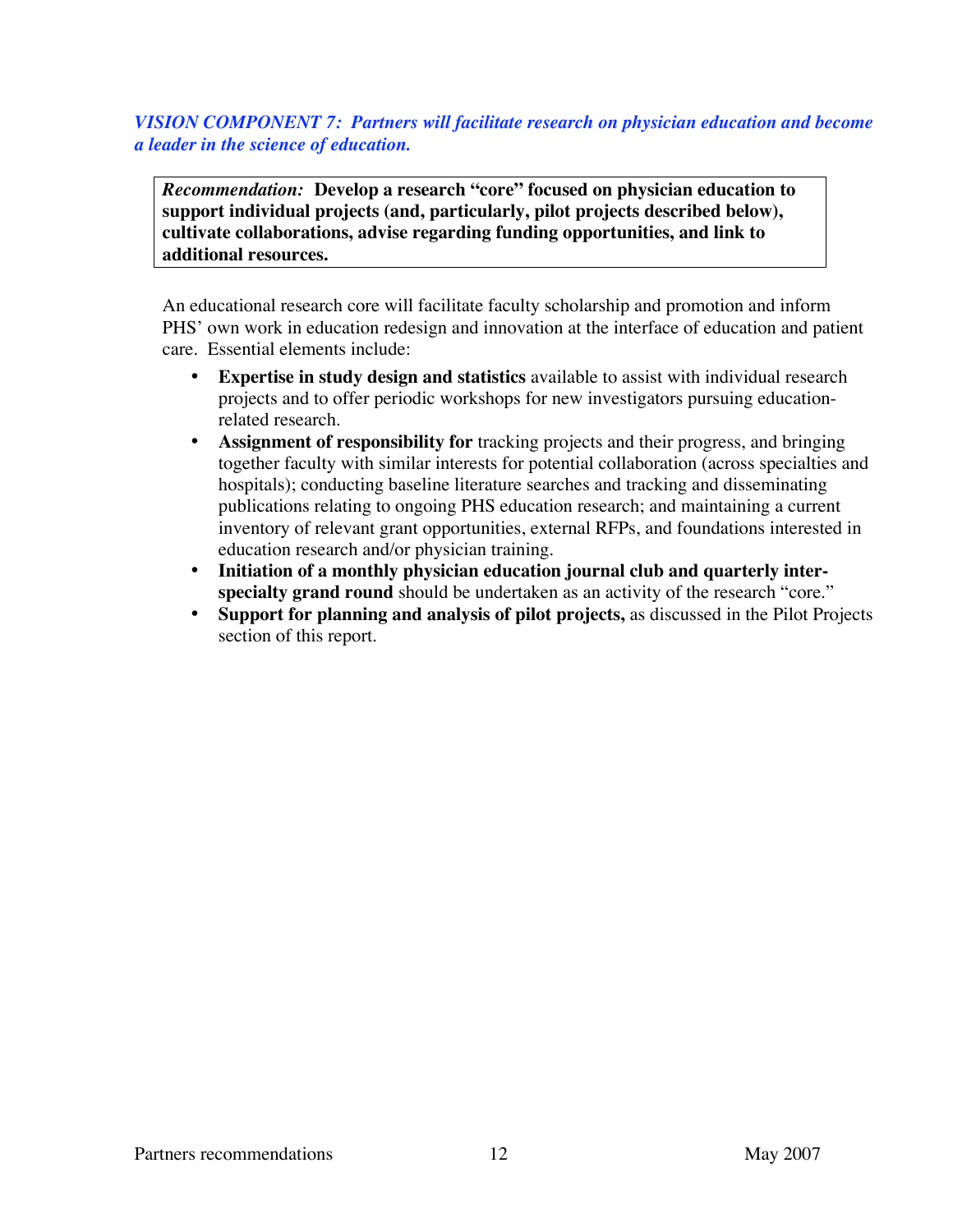# **Key Implementation Strategy**

### *KEY IMPLEMENTATION STRATEGY: Utilize pilot projects related to the interface of physician education and patient care as a mechanism to foster innovation and assess the impact of new ideas.*

*Recommendation***: Jump-start educational innovation by sponsoring highly visible and generalizable program-based pilot projects, measuring impact, and publishing results.**

- **A manageable number of "inaugural" projects should be undertaken,** designed to identify and implement innovations that will improve the educational experience of trainees while maintaining or enhancing patient care and safety.
- **An RFP process should be utilized** to encourage the development of pilot projects that will implement certain aspects of the GME 2015 vision (as below), and provide results that can be generalized to other programs and specialties.
- **PHS should link an educational consultant or specialist to each pilot** to work closely with the program leaders.
- **The focus of each pilot should relate to specific goals** identified through the strategic planning process.
- **Projects selected as pilots must be adaptable** to other residency or fellowship programs, if successful.
- **Measurable outcomes**, such as impact on trainee's clinical skills and quality of patient care, will be essential.
- **A research component** should be included as part of the RFP process.
- **Programs sponsoring pilots should be expected to demonstrate commitment** by contributing resources and designating faculty to play lead roles in pilot projects.
- **New pilots should be initiated each year, enabling the hospitals to become "laboratories"** for creative approaches to education and patient care—and positioning PHS as an innovator.
- **Pilot projects should address a range of issues**. Examples include:
	- o Utilization of multidisciplinary, team-based clinical care and education.
	- o Eliminating excess clerical activities related to patient flow ("scut") relative to time spent with patients.
	- o Methods to integrate simulation, and other advanced technologies such as webbased studies, into the attainment of required competencies.
	- $\circ$  Methods to improve the mentoring/teaching bond between senior staff physicians and trainees (which might include embedding a "Master Clinician" into a department or service).
	- o Methods to integrate the teaching and tracking of core competencies into the daily flow of patient care.
	- o Methods to link/track educational goals to individualized patient experiences through information system innovation.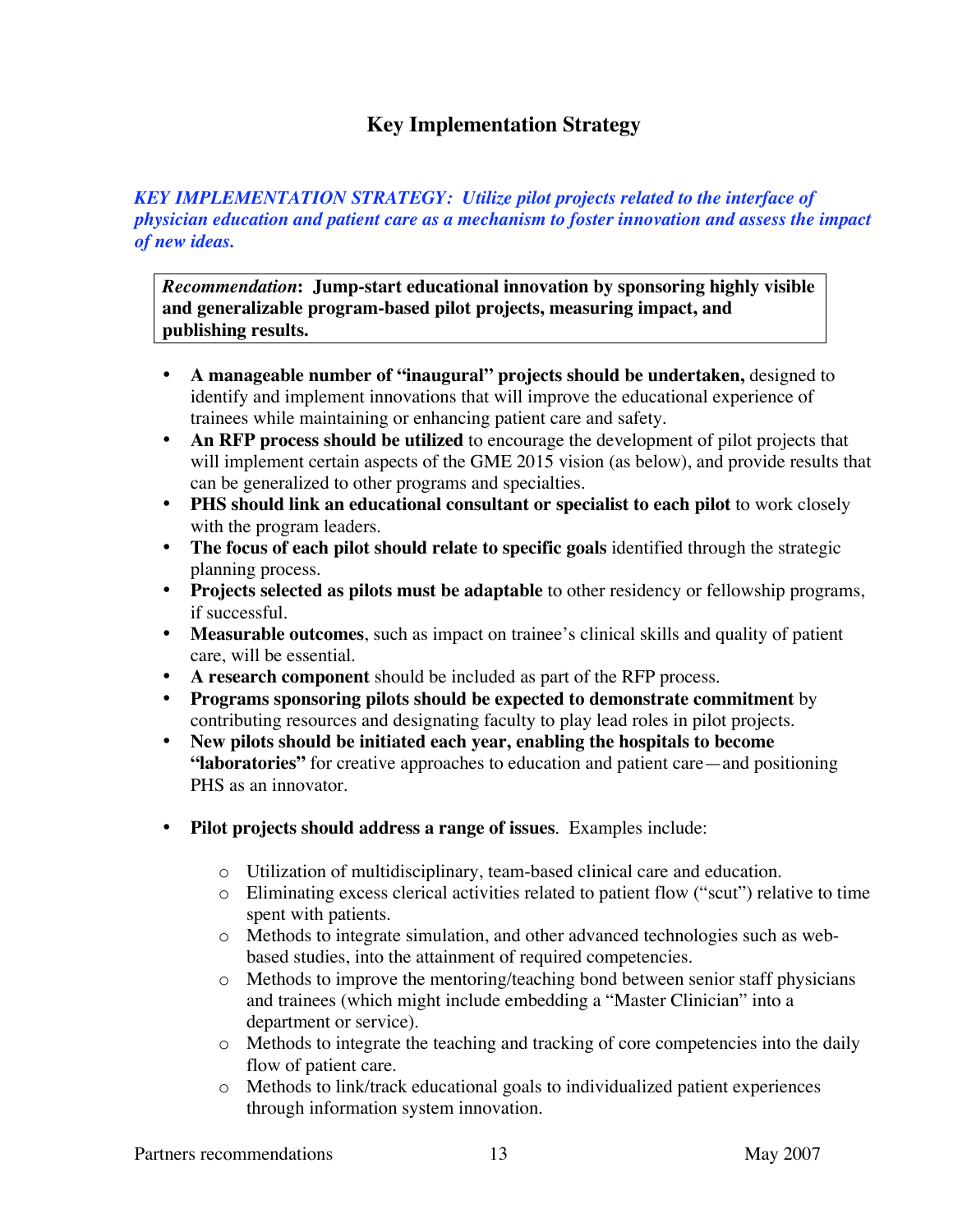- o Integrating library resources and others into morning reports/rounds to enhance patient care and learning.
- o Innovative interdisciplinary/multidisciplinary programs that address unmet societal needs.
- o Implementing multidisciplinary M&M or case conferences.
- o Development of more effective feedback tools and systems that could provide ongoing feedback to trainees with continuous quality improvement.
- o Staffing models to increase use of ancillary personnel to assist in non-medical aspects of care.
- o The impact of part-time residencies on departments and career development.
- **Encourage incorporation of scholarship into pilot initiatives.** The pilots are expected to become mechanisms for ongoing research into educational effectiveness and the impact of various changes on patient care and education. The publication and dissemination of results will reinforce PHS as a leader in educational research and innovation.
- **Infrastructure to support pilot initiatives should be established**, along with oversight to ensure that they are linked across the hospitals and disciplines and have the broad support they require.

# • **The overall effort might be phased, as follows:**

- o **Phase one**: Four to six pilot projects should be funded in year one. These might assess reengineering across an entire program, or focus on a specific initiative within a larger program**.** Analysis of year one pilots may extend into year two.
- o **Phase two:** Additional pilots should be conducted, some building on the results of the first pilots, and others tackling new areas. More staff may be needed to support growth. Phase two will extend from year two to year four.
- o **Phase three:** The third phase should focus on assessing what has been learned and accomplished, and how the results may be applied across other programs.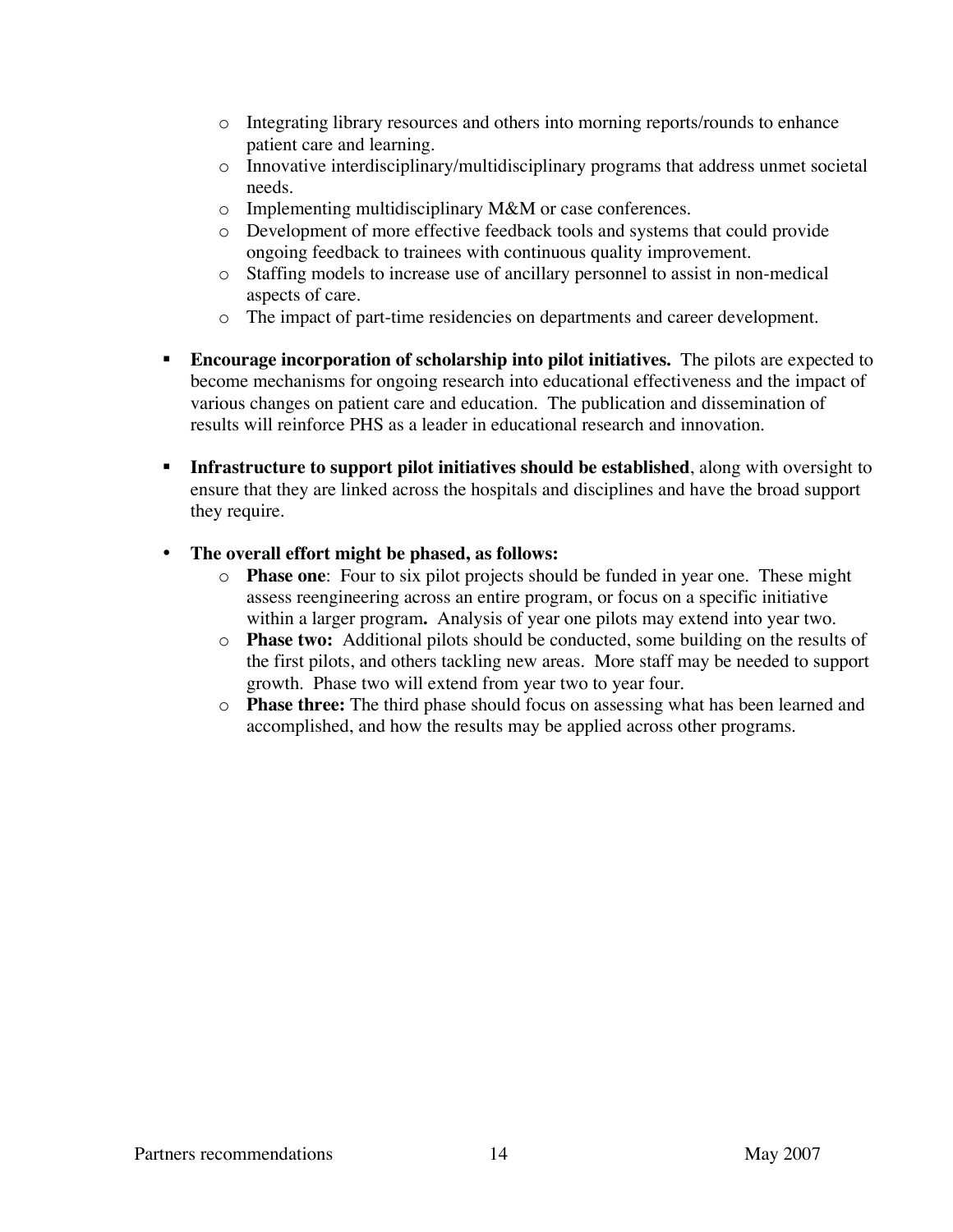# **Appendix**

# **Members of the Steering Committee, 2006-2007**

Daniel K. Podolsky, MD, Partners Chief Academic Officer (Co-Chair) Debra F. Weinstein, MD, Partners Vice President for Graduate Medical Education (Co-Chair)

Jonathan F. Borus, MD; Chairman of Psychiatry, Brigham and Women's/Faulkner Hospitals Gary Gottlieb, MD/MBA President, BWH

Andrea E. Reid, MD, MPH, Program Director, MGH Gastroenterology Fellowship Program Allison C. Rimm, MGH Vice President for Strategic Planning and Information Management Frederick Schoen, MD/PhD, Chair, BWH Education Committee (and Vice Chair, Pathology, BWH)

Jo Shapiro, MD, Partners Associate Director for Graduate Medical Education (and Division Chief, Otolaryngology, BWH)

Peter Slavin, MD, President, MGH

George Thibault, MD, Partners Vice President of Clinical Affairs (and Director, HMS Academy of Medical Educators

Samuel O. Thier, MD, Professor of Medicine and Professor of Health Care Policy, Harvard Medical School, MGH

Warren Zapol, MD, Chair, MGH Education Committee (and Chair, Anesthesia, MGH)

# **Members of GME Work Groups, 2006-2007**

### **Curriculum Work Group**

Lawrence S. Friedman, MD, Chair, Department of Medicine, NWH (Co-Chair) Ron Walls, MD, Chairman, Emergency Medicine, BWH (Co-Chair)

Stan Ashley, MD, Vice Chairman, Department of Surgery, BWH Eugene Beresin, MD, Residency Program Director, Child and Adolescent Psychiatry, MGH Lori Berkowitz, MD, Residency Program Director, OB/GYN, MGH/BWH Beverly Biller, MD, Fellowship Program Director, Endocrine, Diabetes & Metabolism, MGH Steve Black-Schaffer, MD, Residency Program Director, Department of Pathology, MGH Matthew Carty, MD, Surgical Resident, Plastic & Reconstructive Surgery, BWH James Gordon, MD, Director, Simulation Education for HMS; Emergency Medicine MGH Ravi Karra, MD, MSH, Medical Resident, Department of Medicine, BWH Joel Katz, MD, Residency Program Director, Department of Medicine, BWH Mireya Nadal-Vicens, MD, Psychiatry Resident, Department of Psychiatry, MGH Marty Samuels, MD, Chairman, Department of Neurology, BWH Emmett Schmidt, MD, PhD, Residency Program Director, Department of Pediatrics, MGH Jo Shapiro, MD, Senior Associate Director, Partners GME and Chief, Division of Otolaryngology, BWH Wayne Trebbin, MD, Residency Program Director, Department of Medicine, NSMC